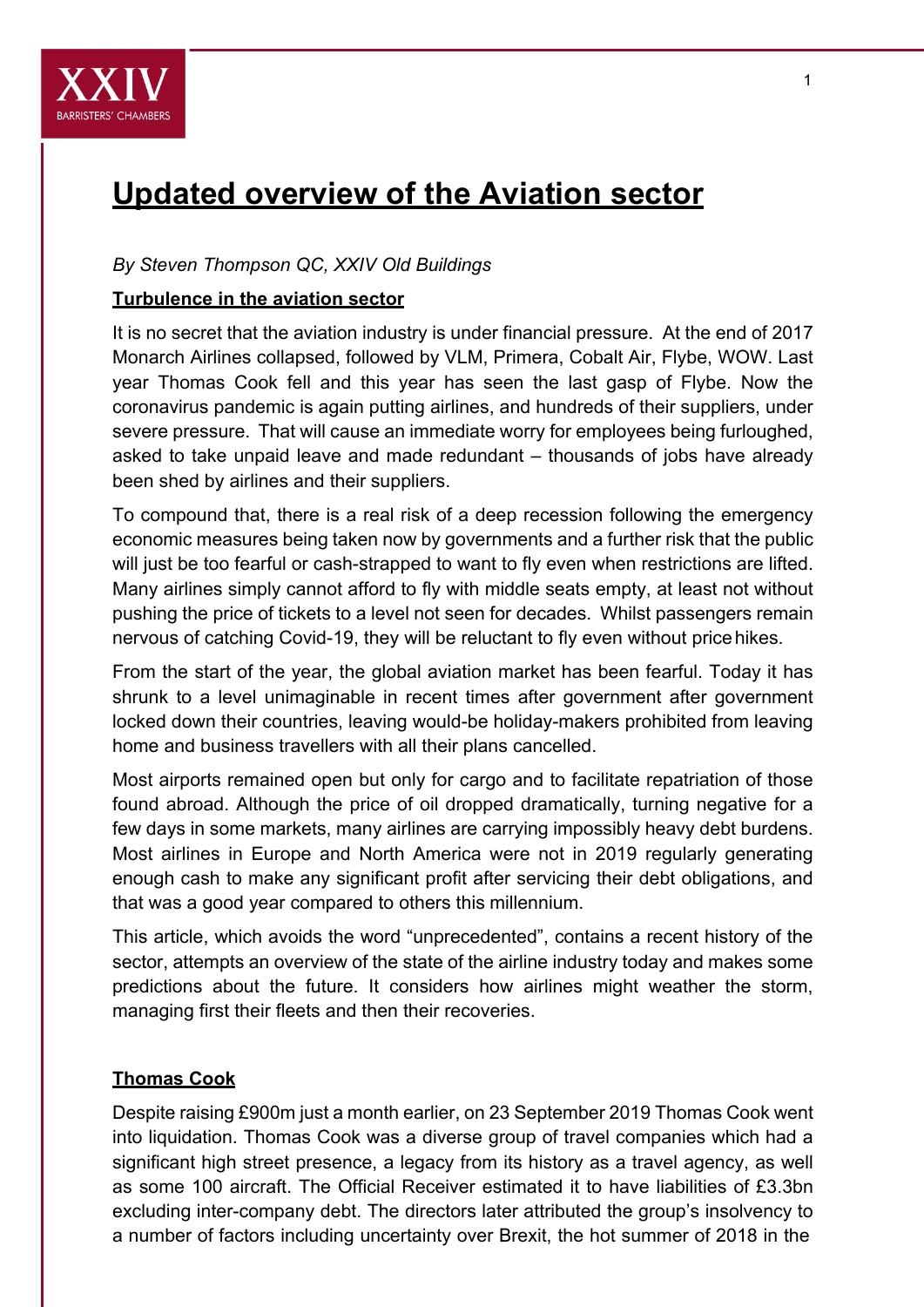

UK and the challenges from low-cost airlines. However evidence given to a House of Commons select committee suggested that it was struggling under the burden of debt which cost it in the region of £150m per year to service. It was that underlying financial problem which made the company susceptible to the events which caused its demise.

Grant Shapps, the Travel Minister said at the time:

*"Look, the government is not in the business of running travel operators…If we did try to step in, it would only have been a few weeks away from having to do exactly this anyway. In the end, the private investors, the bondholders, all the rest of them, couldn't come together with a deal. That's why we took the decision."* 

Andrea Leadsom, the then Business Secretary said in the House of Commons:

*"Why did we not bail out Thomas Cook? Simply because it was clear that the £200 million it was asking for was just a drop in the ocean. There was no way the company could realistically be restored, despite the Government seriously considering the prospects for doing so and for making it an ongoing concern."* 

The collapse left more than 140,000 holiday makers stranded abroad, mostly in Turkey, Spain and Greece. They were repatriated thanks to the efforts of the Civil Aviation Authority (CAA) and regardless of whether the customers had booked 'ATOL' protected holidays. That decision taken by the Secretary of State for Transport is ultimately likely to cost the UK Government some £83m. That compares to the figure of £45m for the repatriation of customers after the collapse of Monarch, of which only £2.3m was recovered.

Thomas Cook had been monitored by the CAA for some time before its collapse. HM Government said that it and the CAA had used their experience of the Monarch repatriation and the recommendations of the Airline Insolvency Review (which had been published in March 2019 – as to which, see below) to plan for the collapse of Thomas Cook.

#### **Flybe**

In January 2020 Flybe was bailed out by the state. The Business Secretary Andrew Leadsom said:

*"The government isn't in the market to bail out private companies. What we do on a case to case basis is look to see if a business is viable. In the case of Flybe, it is a viable business."* 

*"The difference, for example, between Flybe and Thomas Cook was that in the case of Thomas Cook it had huge amounts of debt and any taxpayers money would have simply been throwing good money after bad. It was not a viable company."* 

At that time, British Airways, Ryanair and easyjet were vociferous in their condemnation of the bail out. Michael O'Leary, Ryanair's chief executive said:

*"This government bailout of billionaire-owned Flybe is in breach of both competition and state aid laws. The Flybe model is not viable which is why its billionaire owners are looking for a state subsidy for their failed*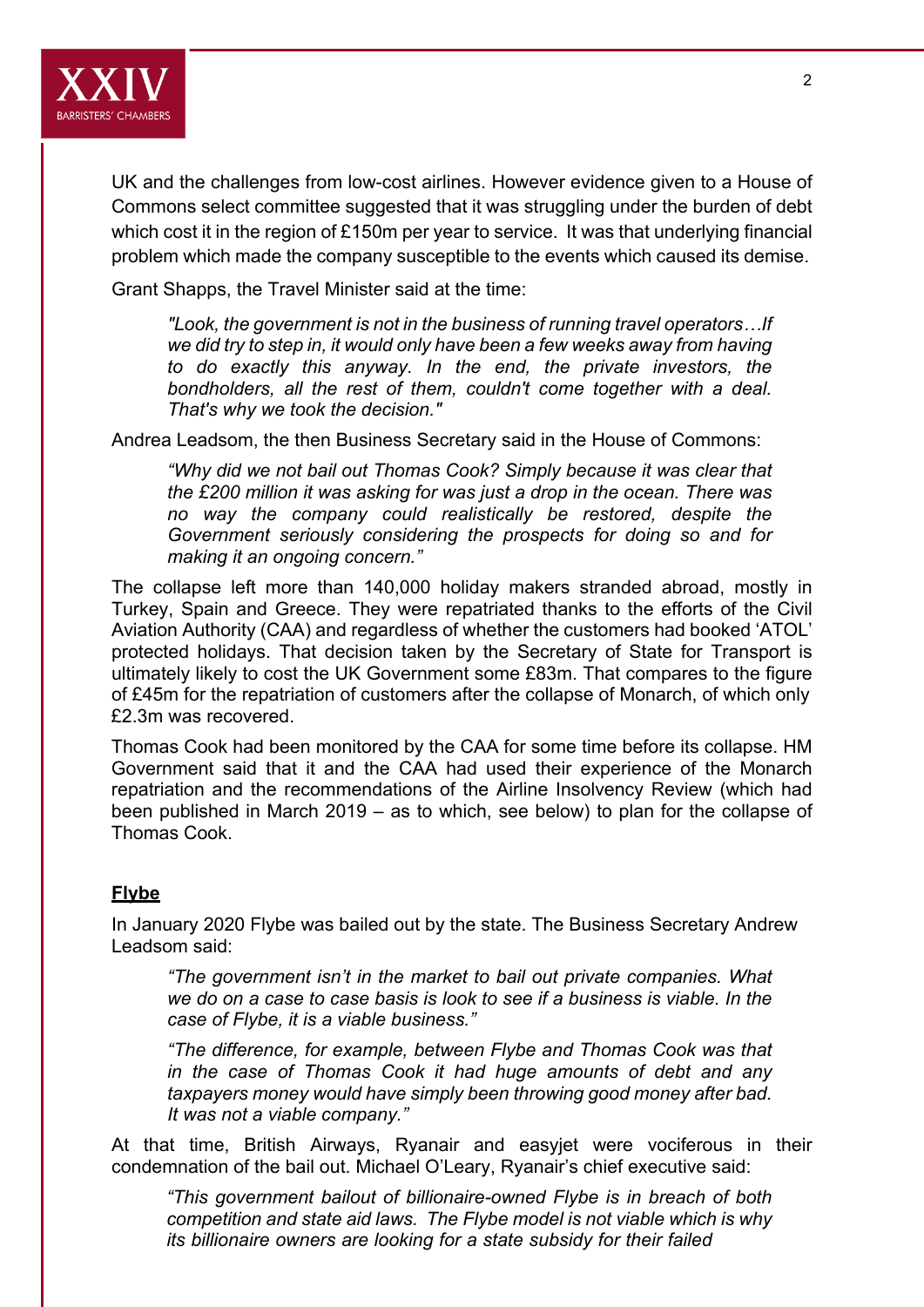

*investment"*. He added *"If Flybe fails, as it undoubtedly will once this government subsidy ends, then Ryanair, easyJet, BA and others will step in and provide lower fare flights from the UK regional airports, as we already have to make up for the recent failure of Thomas Cook Airways."* 

As Mr O'Leary predicted, on 5 March 2020, less than 2 months later, Flybe went into administration. Kelly Tolhurst MP, the Parliamentary Under-Secretary at the Department for Transport, said: *"Unfortunately, in a competitive market, companies do fail, and it is not the role of government to prop them up."*

#### **The position today**

The pandemic coronavirus outbreak is putting the aviation industry in general and airlines in particular under even extreme pressure. Unlike some other sectors, it has no hope of bouncing back. Airlines, manufacturers and airports have all been vocal in seeking state support to help them through; early reports suggested that HM Government might nationalise some airlines, as other European governments have. In the US, the CARES Act passed on 25 March 2020 earmarked \$61bn for the aviation industry.

But in the UK the Chancellor of the Exchequer quickly dampened airlines' hopes of a bail out. Airports were disappointed; by the end of March some had shut altogether and even the busiest of them were operating at a fraction of their capacity. By the middle of April, every country in Africa, Asia and the Pacific and the Middle East and over 90% of those in Europe and the Americas had shut their borders to some or all visitors, suspended most or all incoming flights or instituted severe quarantine, visa or medical certificate restrictions designed to stop the virus travelling internationally. Air travel collapsed.

All major airlines drastically reduced their passenger operations, some suspending all flights. Eurocontrol, which monitors European flights reported a steady daily drop in flights over Europe starting in early March. By 29 March 2020 there were 24,000 fewer flights on than the equivalent Sunday in 2019, down 88%. In each week in April there have been between 86% and 92% fewer flights than the same week in 2019. DHL has been left as the busiest operator in Europe. The busiest passenger airline in April has been Widerøe, a small regional Norwegian operator flying largely within that large, thinly-populated country. So far this year there have been over 1,000,000 fewer flights in Europe than there had been by this time last year.

There are now difficult decisions for airlines to make balancing paying out refunds to customers and preserving cash. Many are already getting bad publicity for delaying repayments, offering vouchers for re-booking or just making claiming them cumbersome – whilst offering excuses with various degrees of credibility. Some estimates put a value of £7bn on the cash which the airlines should be, but are not, refunding. In the EU this is simply a breach of contract with the disappointed passengers – payments out are required by law within a fortnight.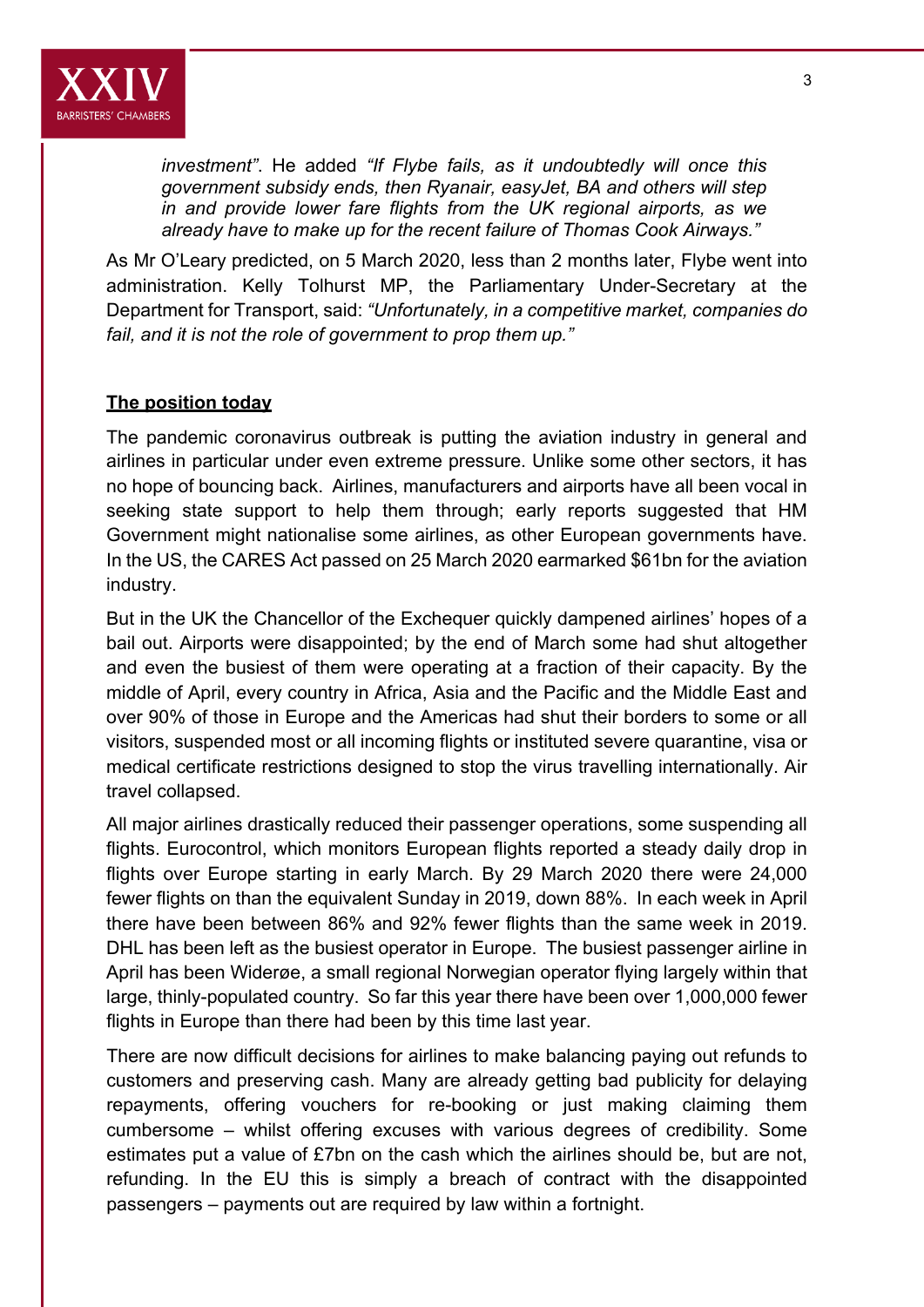

Canada has already permitted airlines to offer vouchers rather than refunds. UK airlines have eyed that change enviously. Airlines UK, which represents British Airways, easyJet, Jet2, TUI Airways and Virgin Atlantic, and the Association of British Travel Agents ('ABTA') have both lobbied HM Government to relax the rules to allow longer for refunds. And a dozen EU governments have lobbied Brussels to change the law to permit airline to offer vouchers. There is now a real concern for the future of some major airlines – which should make customers less keen on accepting vouchers in lieu of the cash to which they are entitled. The reality is that many airlines cannot afford to refund the tickets and stay solvent.

The UK has relatively healthy airlines compared to all other European and most other countries. But they are facing the fact that other governments are bailing out their airlines with abandon: Air France has been given a €7bn loan / loan guarantee bail out by the French government and the Lufthansa group is reportedly seeking €11.5bn in support. Ironically the good financial position of BA, easyjet and Ryanair (which is Irish but heavily dependent on the UK market) mean they are receiving less sympathy and support. Virgin Atlantic, which is weaker as an airline, suffers from having a highprofile, controversial figurehead who elicits little sympathy from the public.

There is one piece of good news for the sector – air cargo is flying at broadly the same levels as before the pandemic, and, based on China's gradual recovery, could remain healthy.

#### **Storage and parking up**

The crisis will result in some airlines bringing forward their plans to retire the less profitable, ageing aircraft in their fleets, notable some Airbus 380s, Boeing 747s and 777s not to mention the few remaining Boeing 767s and MD90s still in commercial operation in North America. But most will have to stored.

Aircraft like to fly. But they can be parked up for long periods of time as long as the appropriate maintenance procedures are applied. They are resilient enough to be left outside a hangar in all weathers as long as they are closed up. US Operators have long used the desert states to park up aircraft, and indeed many have had some recent experience because of the grounding of the Boeing 737 Max fleet, which was some 500 strong. As long as the apertures, engines, pitons, windows and doors are adequately protected from the sun, wind, sand, insects and birds, aircraft can be stored pretty much indefinitely, albeit at a cost. In western Europe the risk from rain and dampness is more serious than from sand so preservation measures will have to be adjusted to reduce the risk of corrosion. In the UK, Kemble Cotswold airport in Gloucestershire has long been used to park aircraft as have Teruel in Spain and Tarbes in France.

But given that the airports are also now quiet, many operators have taken to storing their grounded fleets at the airports, even on unused runways – from Copenhagen to Dehli, from Frankfurt to Tulsa. In the UK, Glasgow and Bournemouth are the parking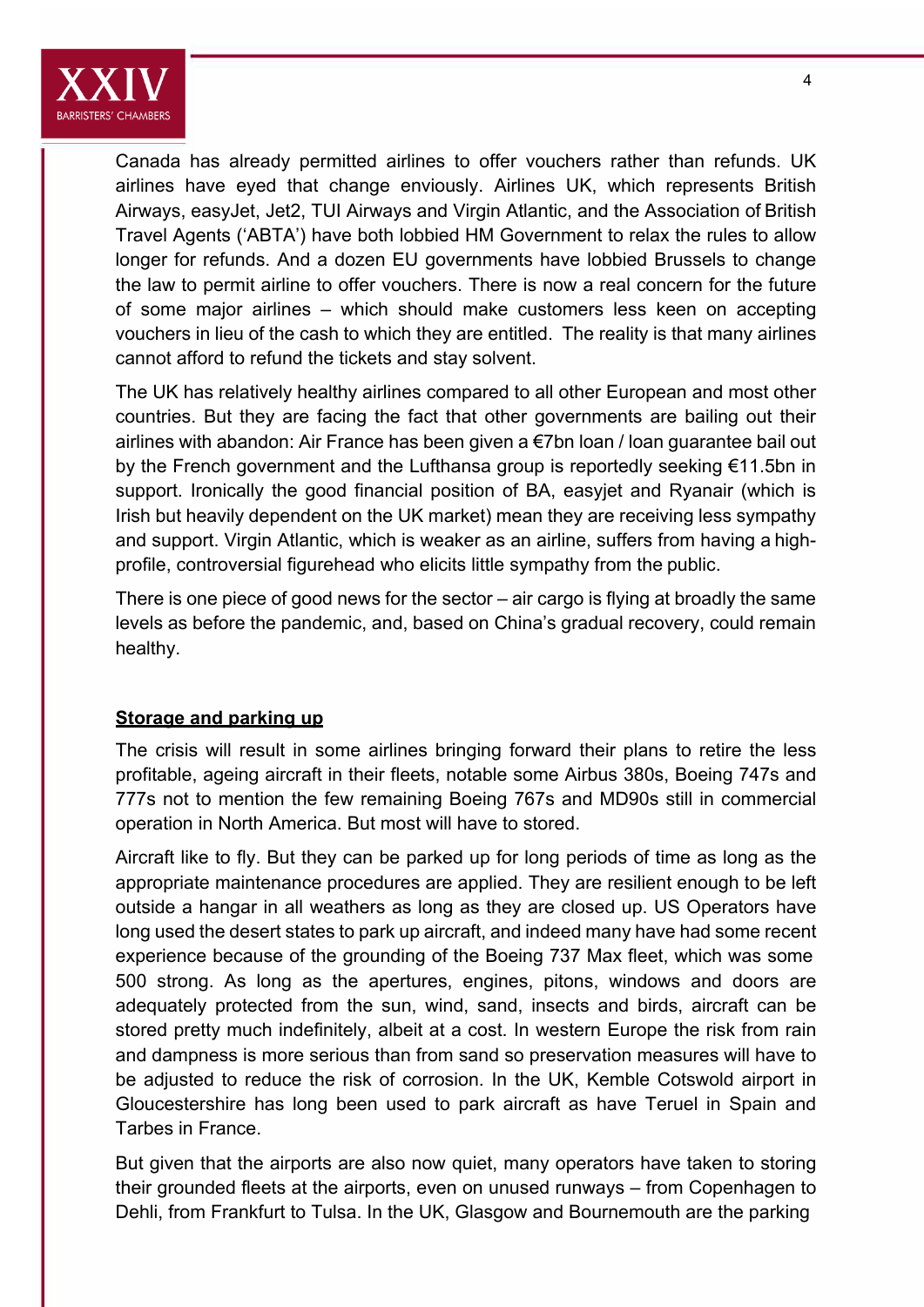

airports of choice for British Airways. Lufthansa is using Berlin Brandenburg airport which is yet to open. Emirates, which is owned by the government of Dubai, is lucky that its home airport is large, dry and essentially free for it to use – also being owned by the government of Dubai. As a hub, the closure of Dubai International Airport is another blow to any airline which used it as a stopover for flights between Europe and SE Asia and Australasia – notably Qantas.

Airlines can usually estimate in advance how long they might want to store an aircraft or a fleet. All manufacturers and operators have short-term, medium-term and longterm storage maintenance programmes. In the case of the B737 Max parking up, the term was of course unknown and remains indefinite. With the current pandemic, it is similarly unknown but it would be a fair guess to imagine that a lot of aircraft for a lot of airlines will be parked up for 3 to 6 months. It will take about 80 hours of maintenance to put aircraft and, importantly, engines into an appropriate state for storage.

Then they will need to be checked periodically, so that bacteria do not proliferate in fuel tanks. Engines, auxiliary power units (APUs) and flight computers need to be started up from time to time to ensure they are working and because, like all machinery, they benefit from usage. Operational checks of the hydraulics, avionics, electrical systems and landing gear will have to be done. Other moving parts like the flaps and flight-control surfaces need extending, retracting and lubricating. Aircraft have to be moved to avoid wear on just one part of tyres. In wetter environments such as in western Europe, the interiors will need to be checked for water ingress, dampness or mould.

On return from storage, each aircraft might need another 100-150 hours of maintenance, which will include an audit to put the aircraft back into the regular maintenance programme, as well as other tests on the systems which will have been in hibernation. And they will need to be cleaned, inside and out.

#### **What is going to happen?**

Virgin Australia went into administration on 21 April with debts of A\$7bn. It could be bought and rescued, but it will not be the last airline to fail. Some will be bailed out with grants, loans or partial nationalisation, just as happened in 2008 with the Royal Bank of Scotland. Others will of course survive and thrive in the less crowded market.

In Europe the picture is complicated by the fact that many airlines are partly or wholly state-owned and there is national pride behind some flag-carriers. Ryanair was the continent's biggest carrier and it has been vocal about the bail-out being sought and offered to its weaker rivals, many of whom as state-backed anyway.

In the US, the airline industry serves a vital domestic transport service, which it claims entitles it to state support. And domestic travellers do not face the same risk of being quarantined or denied entry on arrival. Of course US airlines have a long history of operating under the protection of Chapter 11 bankruptcy rules.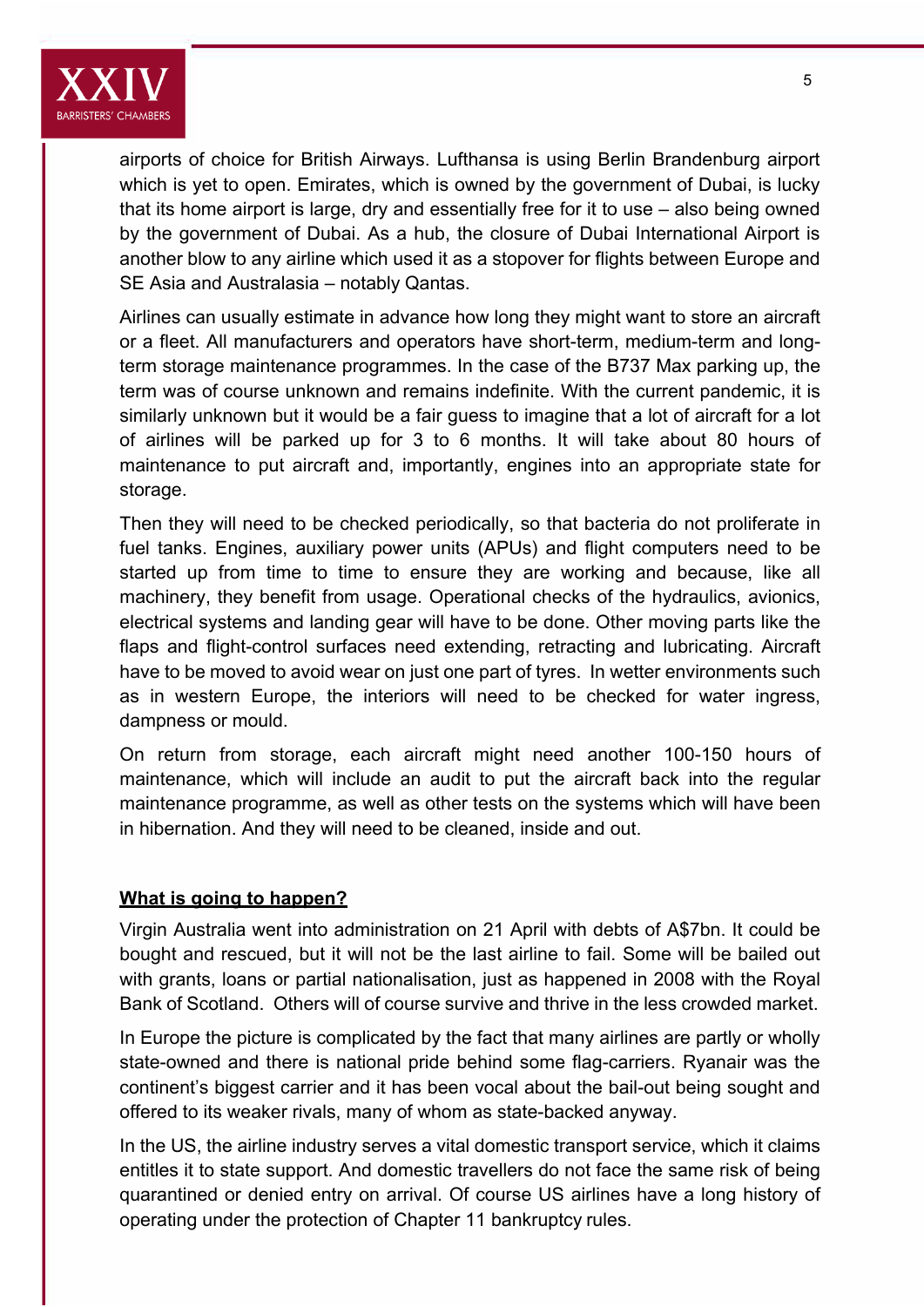

On 24 March, International Air Transport Association (IATA) updated its analysis of the impact of the pandemic on the aviation industry, and now estimates revenues will fall away by \$252bn, which would be down 44% on 2019. That estimate is based on severe travel restrictions for 3 months, followed by a gradual economic recovery later in the year. Even based on what is looking like an optimistic assumption, that predicted fall in revenue is more than twice as much as IATA had estimated less than 3 weeks earlier, at a time when few countries had introduced sweeping travel restrictions. IATA's CEO said *"Without immediate government relief measures, there will not be an industry left standing. Airlines need \$200 billion in liquidity support simply to make it through."* IATA's analysis suggests that the biggest percentage drop for the industry will be in Europe.

IATA also commented upon airlines' cash reserves, reporting that the median airline had 2 months of cash at the start of 2020. Outside the biggest 30 global airlines, the level of debt is worryingly high. *"Only 30 airlines drove the improvement in profitability that we saw in the last 10 years"* Brian Pearce, chief economist at IATA was reported as saying. He continued *"Obviously, there are a number of airlines that are in a much stronger position to weather this lack of revenues but the majority are in a very fragile place."* 

Easyjet issued a statement to the stock market which said:

*"European aviation faces a precarious future and there is no guarantee that the European airlines, along with all the benefits it brings for people, the economy and business, will survive what could be a long-term travel freeze and the risks of a slow recovery. Whether it does or not will depend significantly on European airlines maintaining access to liquidity, including that enabled by governments across Europe."* 

Industry analysts report that, of European airlines, Wizz and Ryanair are looking relatively safe with high levels of liquidity but that Norwegian, SAS and Lufthansa at the more worrying end of the spectrum.

In March the UK Government announced, and has since introduced and extended until the end of June, a scheme to assist employees to ameliorate the financial burden upon them and, indirectly, upon airlines and other employers. Fuel costs are not an issue: the planes are not flying and anyway the fuel price had plummeted. The attitude of banks and aircraft lessors is harder to gauge but it is a fair guess that they will be sympathetic partly out of altruism (they are, truly, all in this together) but also as there is no alternative revenue stream. The terms of the leases and agreements will usually be strict and in favour of the lessors and lenders, but one can imagine rent and finance holidays being offered soon, albeit quietly and behind the scenes. The signs from the US is that airlines can still access capital in the market.

The Airports Council International (ACI), a non-profit body which represents the airport industry, estimates that around the world airports will suffer a drop in revenue of \$46bn. Airports of course will suffer indirectly from airlines in distress. ACI identifies the risks including flights cancellations, aircraft groundings, travel bans and border closures